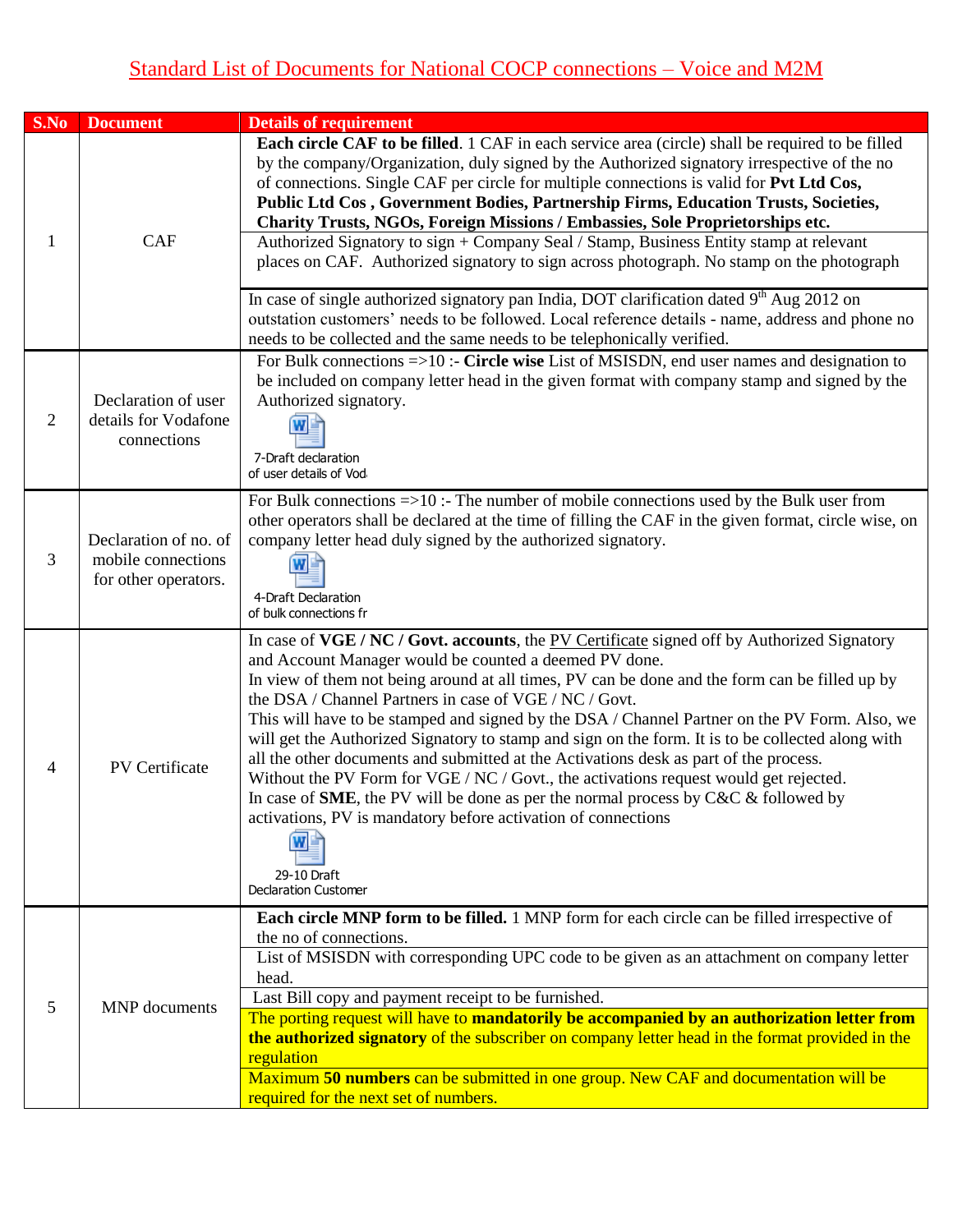|   |                                                                                                  | The authorized signatory nomination letter should be issued by Company Secretary                                                              |
|---|--------------------------------------------------------------------------------------------------|-----------------------------------------------------------------------------------------------------------------------------------------------|
|   |                                                                                                  | /Proprietor/ Any of the partners as the case maybe.                                                                                           |
|   |                                                                                                  | Supporting documents able to prove their authority to sub authorize must be provided.                                                         |
|   |                                                                                                  | The authorization letter can be signed by anyone director, partner, trustee or company officer                                                |
|   |                                                                                                  | mentioned in the MOA / Board Resolution / POA / partnership deed / trust deed                                                                 |
|   |                                                                                                  | A letter with Board resolution on the name of Authorized signatory to confirm his/her                                                         |
|   |                                                                                                  | authorization to sign and take responsibility on the behalf of their respective companies                                                     |
|   |                                                                                                  | especially for Public Limited and Private limited Companies, is also acceptable                                                               |
|   | Authorized                                                                                       | <b>Proof of Identity</b> (Detailed List of documents acceptable as per DOT Document List of $9th$ Aug                                         |
| 6 | signatory documents                                                                              | 2012                                                                                                                                          |
|   |                                                                                                  | Proof of Address for authorized signatory is not required.                                                                                    |
|   |                                                                                                  | For Central & State Government Official/offices: Furnishing POI & POA of the                                                                  |
|   |                                                                                                  | authorized/designated authority is dispensed with. However, the competent/designated authority                                                |
|   |                                                                                                  | is to issue a self-certification on the letter head mentioning his full name $\&$ designation,                                                |
|   |                                                                                                  | department & local contact number duly sealed with full signature with his coordination officer's                                             |
|   |                                                                                                  | name & contact number shall meet the requirement of POI & POA. A photograph of the                                                            |
|   |                                                                                                  | designated authority must be affixed on the letter. (As per DOT guideline of 9th Aug 2012)                                                    |
|   |                                                                                                  | Alternate number of the Authorized signatory to be captured.                                                                                  |
|   |                                                                                                  | Authorized signatory nomination letter/board resolution clearly mentioning the effective date                                                 |
|   | Change in                                                                                        | of the powers given to the new authorized signatory.                                                                                          |
| 7 | Authorized                                                                                       | <b>POI</b> of the Authorized Signatory.                                                                                                       |
|   | Signatory                                                                                        | New CAF not required at the time of change of authorise signatory. Document for Declaration of                                                |
|   |                                                                                                  | user details for Vodafone connections and Declaration of no. of mobile connections for other                                                  |
|   |                                                                                                  | operators to be signed by the new authorised signatory.                                                                                       |
|   |                                                                                                  | 1. For a Pvt Ltd / Public Ltd company: Copy of Certificate of Incorporation issued by the                                                     |
|   |                                                                                                  | registrar of companies.                                                                                                                       |
|   |                                                                                                  | 2. For Registered Partnership Firm: Copy of certificate of registration issued by                                                             |
|   |                                                                                                  | <b>Registrar of firms.</b>                                                                                                                    |
|   |                                                                                                  | 3. For Education Trusts / Societies / Charity Trusts/NGOs : Copy of Registered                                                                |
|   |                                                                                                  | Education Trust Deed OR Society registration certificate OR Copy of certificate of                                                            |
|   |                                                                                                  | registration number issued by Charity Commissioner.                                                                                           |
|   |                                                                                                  | 4. For Sole proprietorship Firms: Shop Establishment Certificate issues by registrar of                                                       |
|   | Proof of Identity of                                                                             | firms (in case the name of the proprietorship is different from the owner.) OR Copy of                                                        |
| 8 | Organization.                                                                                    | certificate of registration issued by Registrar of firms.<br>5. For Foreign Missions / Embassies : Self attested copy of authority of Foreign |
|   |                                                                                                  | mission/embassy in favour of authorised signatory on letter head with Embassy stamp                                                           |
|   |                                                                                                  | and sign of official on the letter.                                                                                                           |
|   |                                                                                                  | 6. Government Bodies: Identity Proof not required for central / state government offices.                                                     |
|   |                                                                                                  | Self-Certification on letter head with coordination officer's name and organisation stamp                                                     |
|   |                                                                                                  | will suffice.                                                                                                                                 |
|   |                                                                                                  | **Certificate of Incorporation and registration certificates of organizations are available online,                                           |
|   |                                                                                                  | however Government & Courts have not yet accepted online downloaded copies as an evidence                                                     |
|   |                                                                                                  | of proof thus copy of original COI issued by ROCs is MUST.                                                                                    |
|   | If the address on the certificate of Incorporation/Registration certificate is not matching with |                                                                                                                                               |
|   |                                                                                                  | address in CAF then address proof is required for the company's registered office. (Detailed List                                             |
|   |                                                                                                  | of documents acceptable as per DOT Document List of 9 <sup>th</sup> Aug 2012).                                                                |
| 9 | Proof of address of                                                                              | For all other local offices across various circles, list of local addresses on a company letter head                                          |
|   | Organization.                                                                                    | will suffice.                                                                                                                                 |
|   |                                                                                                  | In NHQ locations where companies do not have their own local offices/users working from                                                       |
|   |                                                                                                  | home, the authorised signatory can issue a letter on company letter head mentioning the same                                                  |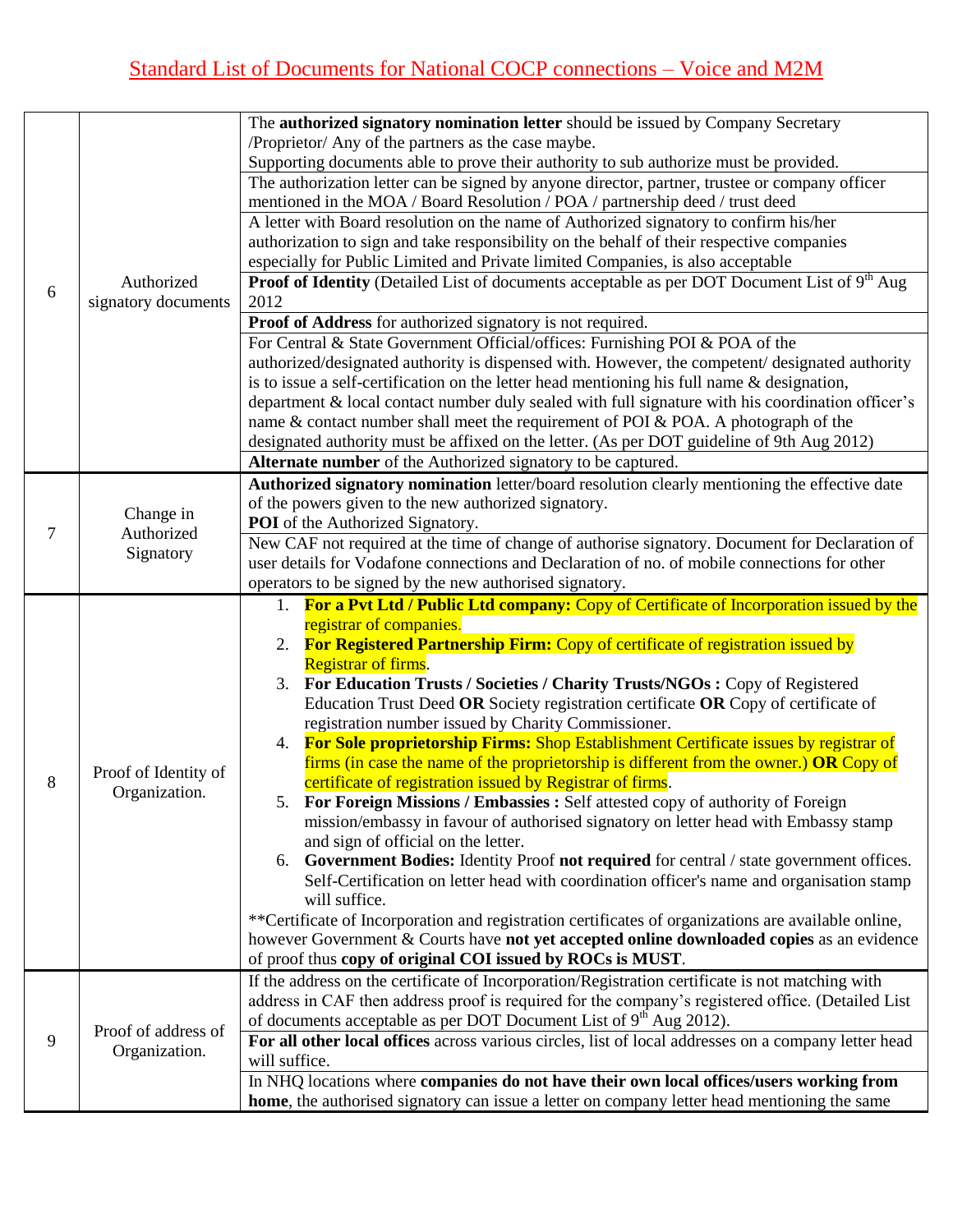|    |                     | and providing the user details for these locations. The verification is done for HQ locations only   |
|----|---------------------|------------------------------------------------------------------------------------------------------|
|    |                     | and Individual user verification is not required.                                                    |
|    |                     | Standard Agreement Formats Attached. (Please refer to the Legal Formats file).                       |
|    |                     | If contract is not signed, then circle specific PO with talk plan details, signed by the authorized  |
| 10 | Agreement Copy.     | signatory will suffice.                                                                              |
|    |                     | Tariff enrollment form is not required if we have a contract copy or customer acceptance of the      |
|    |                     | plan on letter head.                                                                                 |
|    |                     | Centralized PO is acceptable for companies that have signed the agreement with us.                   |
|    |                     | Else circle specific PO is required                                                                  |
| 11 | Purchase Order.     | In case of centralized PO, original copy of the PO should be on the company letter head and          |
|    |                     | signed by the authorized signatory with company stamp. Scanned copy / Photocopy of the               |
|    |                     | original PO should be accepted by all the other circles for activation.                              |
|    |                     | In case of M2M deals, the documentation process is the same as for Voice.                            |
|    |                     | Exceptions:                                                                                          |
|    |                     | For user details declaration as per DOT guideline of $9th$ Aug 2012 - Document signed by the         |
|    |                     | authorized signatory on company letterhead, listing the IMEI number of the device mapped to the      |
|    |                     | mobile number to be collected. Designation, obviously will not be required here.                     |
|    | 12<br>M2M           | Besides the existing PO details, the authorized signatory to mention the details of the deal w.r.t.  |
|    |                     | purpose, number of connections and location details (wherever applicable).                           |
|    |                     | For bulk connections, physical verification shall be mandatory before activation of the              |
|    |                     | connection. This verification for Machine to Machine SIMs shall take place at the Authorised         |
|    |                     | Signatory premise on the address given in the M2M CAF.                                               |
|    |                     | The Authorize signatory shall at the end of three months, summarize the changes taken place          |
|    |                     | during the month. In case no change, a certificate mentioning no change shall be collected.          |
|    |                     | Additionally, bulk user premises should be inspected by the Service provider at least once in six    |
|    |                     | months.                                                                                              |
|    |                     | In case of any repeat orders from the existing account, it will be treated as a new connection and a |
| 13 | <b>Repeat Order</b> | new CAF will be required and the entire process of documentation & verification will be repeated     |
|    |                     |                                                                                                      |

## **General Instructions & accepted process documents for POI / POA : (To be taken on letterhead)**.

- 1. In case of defence personnel armed forces & paramilitary personnel where ID cards are not given to outsiders due to security reasons, Certificate issued by the an officer of the rank Lt Colonel under whom the officer/jawan is serving is authorized to issue a certificate, which will be accepted as a valid proof of identity and proof of address.
- 2. In case of Central Paramilitary personnel where ID cards are not given to outsiders due to security reasons, Certificate issued by the an officer of the rank Lt Colonel or above, for serving officers/jawan of central paramilitary forces & members of their families, which will be accepted as a valid proof of identity and proof of address.
- 3. Foreign Missions/agencies in India: Full name & address of the authorized officer in the letter head along with details of the officials etc., for whom the cellular mobile phone connection is intended to be furnished as a declaration. In case of periodical change in the user name the same to be intimated by the mission/agency to the service provider with complete details in letter head & data to be updated by the service provider.

**Important Note: For Enterprise COCP customers, the original documents shall be retained at the headquarter circle and photocopies /scanned copies will be sent to the circles basis which the non HQ circle will need to activate connections. Only the circle specific CAF, MNP form, Declaration of user details for Vodafone connections and Declaration of no. of mobile connections for other operators will be sent as Originals to the circle.**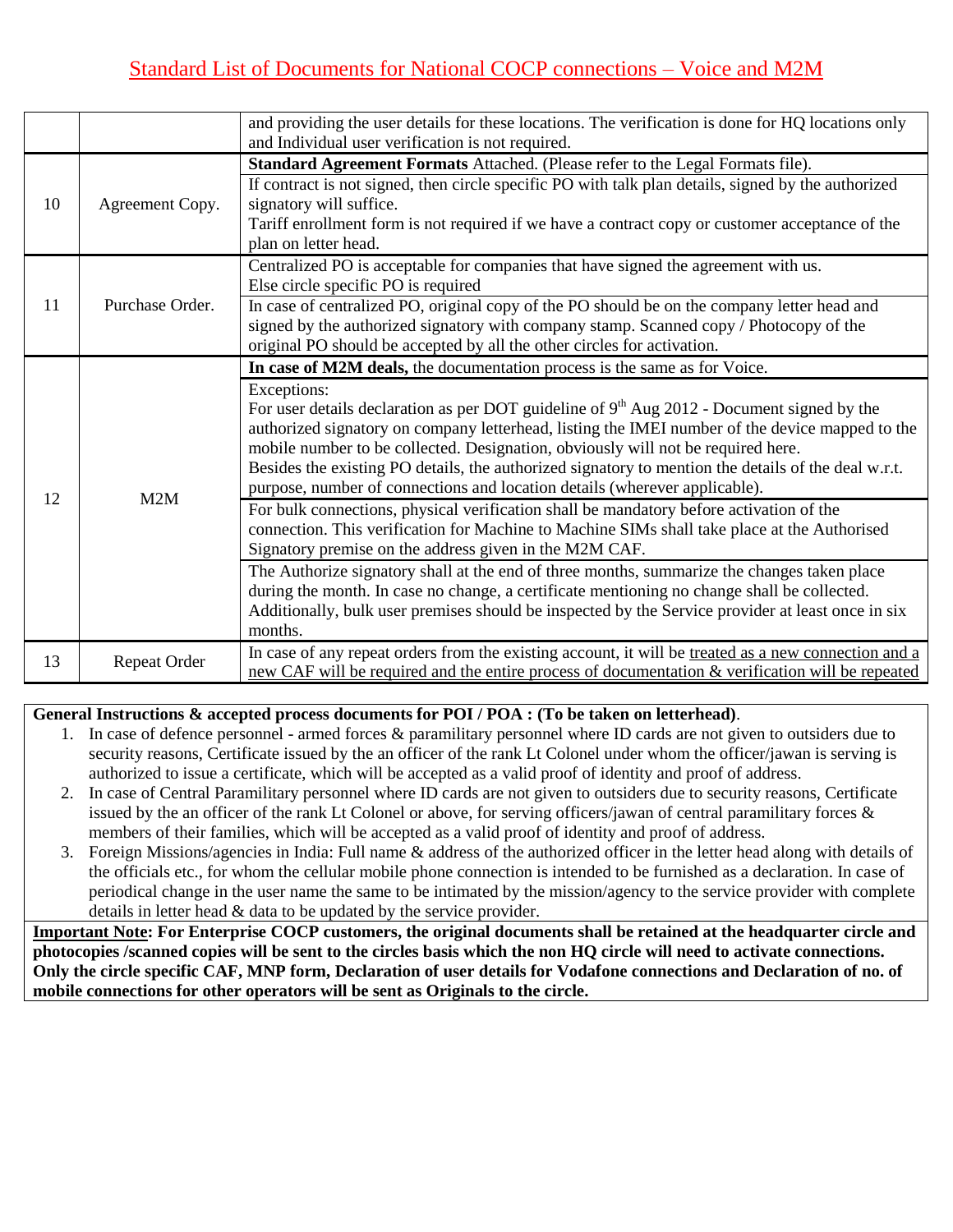## **JNK, Assam & NE have special DOT guidelines, which are to be followed in addition to this guideline and documentation**

|                             | In case of COCP connections, following are mandate as per TERM requirement for Assam & NE |
|-----------------------------|-------------------------------------------------------------------------------------------|
|                             | Applicability - A Government organization, an educational institution, a company, a       |
|                             | firm or any other institution who applies for a multiple connection for its employees or  |
|                             | members                                                                                   |
|                             | List of employees or members who will use the mobile connection, with full names          |
| $\mathcal{D}_{\mathcal{L}}$ | and addresses and their passport size photographs.                                        |
|                             | This list is required on the Company/Institution letterhead.                              |
|                             | The list is required to be certified by the company/Institution.                          |
|                             | Additional COCP connections over existing/repeat orders - Requirements are for            |
|                             | POI/POA, CAF and photograph and also the certificate from the head of the                 |
|                             | Company/Institution on company's letter head.                                             |

|                             | Documents required for JNK as per the clarifications issued by DOT                       |
|-----------------------------|------------------------------------------------------------------------------------------|
|                             | 4 Photographs of the authorized signatory                                                |
| $\mathcal{D}_{\mathcal{L}}$ | POA of the authorized signatory                                                          |
|                             | Local address proof of the company - As directed by the TERM cell in JNK, , Any          |
|                             | organization applying for COCP Connections in J&K must have a Local registration         |
|                             | certificate (Eg, Certificate of Incorporation, Form C, etc) and local address proof (eg, |
|                             | Landline Bill, Central Sales Tax Registration Certificate etc).                          |
| 4                           | In case of outstation Authorized signatory - POI and POA of local referee                |
|                             | User details - List of user on the letter Head with their permanent address and one      |
|                             | photograph duly signed and stamed by authorized signatory.                               |
| 6                           | F-16/Salary Slip/Appointment letter of the users.                                        |
|                             | All documents must be originally signed by the authorized signatory.                     |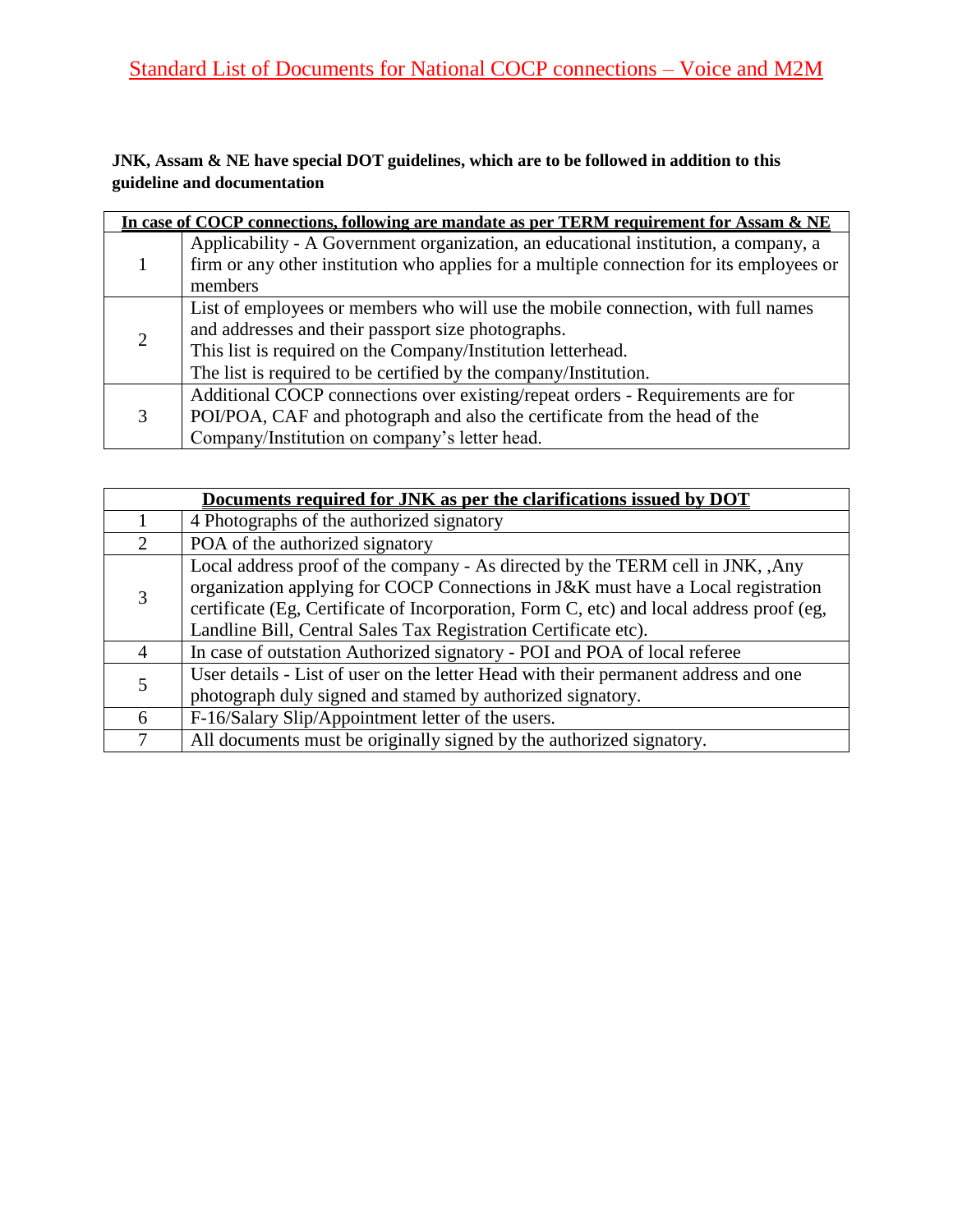| For Proof of Identity Documents (All Identity                                                      | <b>For Proof of Address:</b>                                                                                                                                                     |
|----------------------------------------------------------------------------------------------------|----------------------------------------------------------------------------------------------------------------------------------------------------------------------------------|
| <b>Proof to have Photo)</b>                                                                        |                                                                                                                                                                                  |
| Passport<br>1.                                                                                     | 1.<br>Passport                                                                                                                                                                   |
| Arms License<br>2.                                                                                 | Arms License<br>2.                                                                                                                                                               |
| <b>Driving License</b><br>3.                                                                       | 3.<br>Driving License (except Mumbai)                                                                                                                                            |
| Election Commission ID Card<br>4.                                                                  | <b>Election Commission ID Card</b><br>4.                                                                                                                                         |
| Ration Card with photo, for the person whose<br>5.                                                 | 5.<br>Ration Card with address (except Mumbai &                                                                                                                                  |
| photo is affixed (except<br>Mumbai<br>&                                                            | Maharashtra);                                                                                                                                                                    |
| Maharashtra)                                                                                       |                                                                                                                                                                                  |
| CGHS / ECHS Card<br>6.                                                                             | CGHS / ECHS Card<br>6.                                                                                                                                                           |
| 7. Certificate of Address having Photo issued by                                                   | Certificate of Address having Photo issued by<br>7.                                                                                                                              |
| MP / MLA / Group A Gazetted Officer in letter                                                      | (a) MP / MLA / Group A Gazetted Officer in                                                                                                                                       |
| head                                                                                               | letter head                                                                                                                                                                      |
| 8. Certificate of Address with Photo from Govt                                                     | 8. Certificate of Address with Photo from Govt                                                                                                                                   |
| recognized educational<br>(for<br>institutions                                                     | recognized educational<br>institutions<br>(for                                                                                                                                   |
| students only)                                                                                     | students only)                                                                                                                                                                   |
| 9. Certificate of Photo Identity issued by Village                                                 | 9. Certificate of Address issued by Village                                                                                                                                      |
| Panchayat Head or its equivalent authority (for                                                    | Panchayat Head or its equivalent authority (for                                                                                                                                  |
| rural areas)                                                                                       | rural areas)                                                                                                                                                                     |
| 10. Income Tax PAN Card                                                                            | 10. Water Bill (not older than last 3 months)                                                                                                                                    |
| 11. Photo Credit Card                                                                              | 11. Telephone Bill of fixed line (not older than last                                                                                                                            |
|                                                                                                    | 03 months)                                                                                                                                                                       |
| 12. Address Card with Photo issued by Deptt. Of                                                    | 12. Electricity Bill (not older than last 03 months)                                                                                                                             |
| Posts, Government of India                                                                         |                                                                                                                                                                                  |
| 13. Smart Card issued<br>by CSD,<br>Defence/                                                       | 13. Income Tax Assessment Order                                                                                                                                                  |
| Paramilitary forces                                                                                |                                                                                                                                                                                  |
| 14. Current Passbook of Post Office or any                                                         | 14. Vehicle Registration Certificate                                                                                                                                             |
| Scheduled Bank, having Photo                                                                       |                                                                                                                                                                                  |
| 15. Photo ID Card of Central / State Govt & PSUs                                                   | 15. Registered Sale / Lease Agreement                                                                                                                                            |
| 16. Photo ID Card issued by Govt recognized                                                        | 16. Address Card with Photo issued by Deptt. Of                                                                                                                                  |
| educational institutions (for students only)<br>17. Caste & Domicile Certificate with Photo issued | Posts, Govt of India<br>17. Current Passbook of Post Office or any                                                                                                               |
|                                                                                                    |                                                                                                                                                                                  |
| by State Govt like Assam and other states<br>18. Pensioner Card having photo                       | Scheduled Bank;<br>18. Photo ID Card having address (of Central /                                                                                                                |
|                                                                                                    | PSUs or State Govt / PSUs Only)                                                                                                                                                  |
| 19. Freedom Fighter Card having photo                                                              | 19. Credit Card Statement (not older than last 03                                                                                                                                |
|                                                                                                    | months)                                                                                                                                                                          |
| 20. Kisan Passbook having photo                                                                    | 20. Caste & Domicile Certificate with Address &                                                                                                                                  |
|                                                                                                    |                                                                                                                                                                                  |
|                                                                                                    |                                                                                                                                                                                  |
|                                                                                                    |                                                                                                                                                                                  |
|                                                                                                    |                                                                                                                                                                                  |
|                                                                                                    |                                                                                                                                                                                  |
| 21. AADHAR/ Unique Identity Number                                                                 | Photo issued by State Govt;<br>21. Pensioner Card with address<br>22. Freedom Fighter Card with address<br>23. Kisan Passbook with address<br>24. AADHAR/ Unique Identity Number |